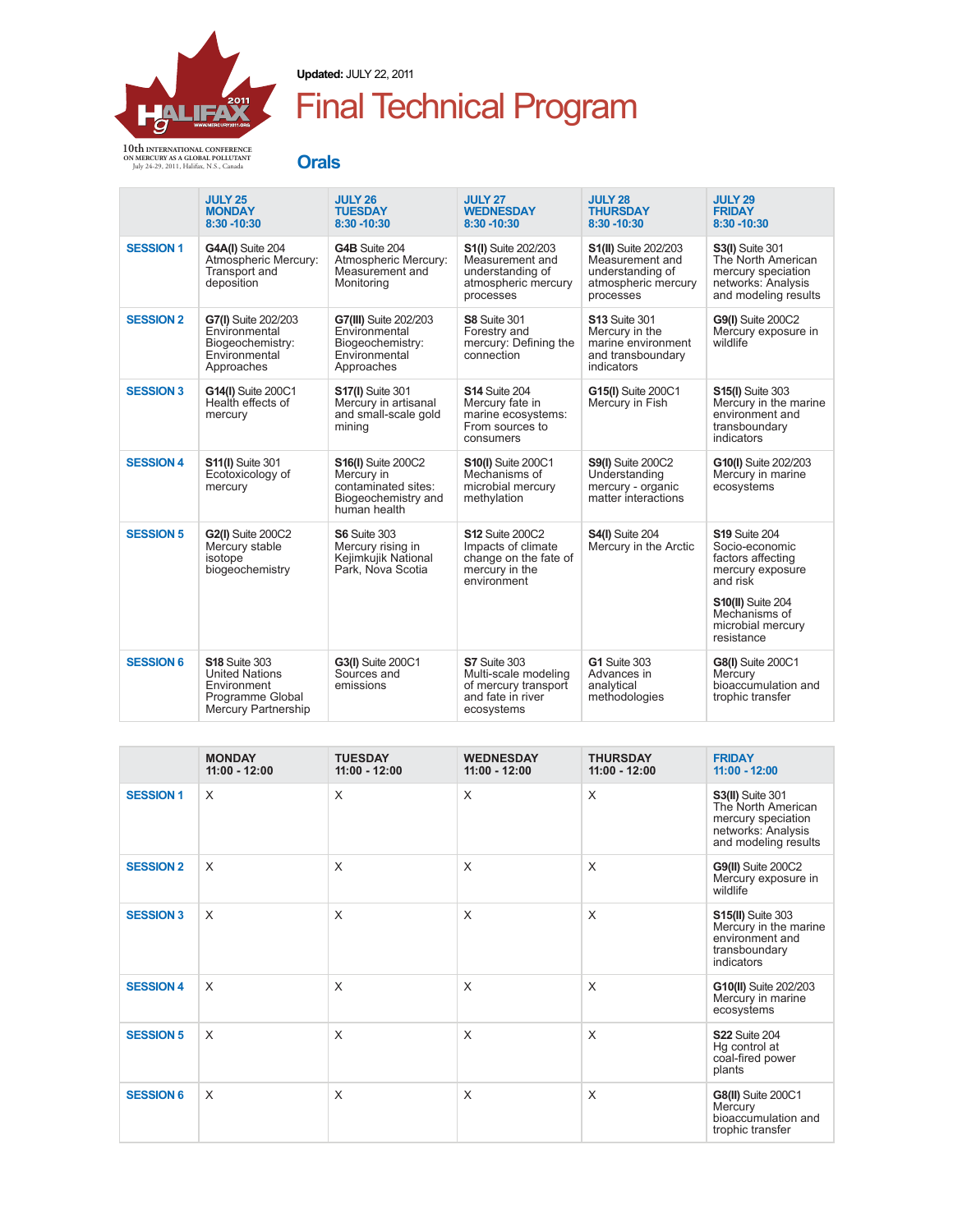

**Updated:** JULY 25, 2011

## Final Technical Program

**Orals**

|                  | <b>MONDAY</b><br>$15:30 - 17:30$                                                         | <b>TUESDAY</b><br>$15:30 - 17:30$                                                                      | <b>WEDNESDAY</b><br>15:30 - 17:30 | <b>THURSDAY</b><br>$15:00 - 17:30$                                                     | <b>FRIDAY</b><br>15:30 - 17:30 |
|------------------|------------------------------------------------------------------------------------------|--------------------------------------------------------------------------------------------------------|-----------------------------------|----------------------------------------------------------------------------------------|--------------------------------|
| <b>SESSION 1</b> | G4A(II) Suite 204<br>Atmospheric Mercury:<br><b>Transport and</b><br>deposition          | <b>S2 Suite 303</b><br>Canadian Clean Air<br>Regulatory Agenda<br>(CARA) Mercury<br>Science Program    | X                                 | <b>G3(II)</b> Suite 301<br>Sources and<br>emissions                                    | X                              |
| <b>SESSION 2</b> | G7(II) Suite 202/203<br>Environmental<br>Biogeochemistry:<br>Environmental<br>Approaches | G7(IV) Suite 202/203<br>Environmental<br>Biogeochemistry: Lab<br>and Experimental<br>Approaches        | X                                 | <b>G14(III)</b> Suite 202<br>Health effects of<br>mercury                              | X                              |
| <b>SESSION 3</b> | G14(II) Suite 200C1<br>Health effects of<br>mercury                                      | <b>S17(II)</b> Suite 301<br>Mercury in artisanal<br>and small-scale gold<br>mining                     | X                                 | <b>G15(III)</b> Suite 200C1<br>Mercury in Fish                                         | X                              |
| <b>SESSION 4</b> | <b>S11(II)</b> Suite 301<br>Ecotoxicology of<br>mercury                                  | <b>S16(II)</b> Suite 200C2<br>Mercury in<br>contaminated sites:<br>Biogeochemistry and<br>human health | X                                 | <b>S9(II)</b> Suite 200C2<br>Understanding<br>mercury - organic<br>matter interactions | X                              |
| <b>SESSION 5</b> | <b>G2(II)</b> Suite 200C2<br>Mercury stable<br>isotope<br>biogeochemistry                | <b>S5 Suite 204</b><br>Mercury in the<br>Laurentian Great<br>Lakes region                              | X                                 | S4 Suite 204<br>Mercury in the Arctic                                                  | X                              |
| <b>SESSION 6</b> | <b>G6</b> Suite 303<br>Impacts of mining                                                 | <b>G5 Suite 200C1</b><br>Remediation and<br>control technologies                                       | X                                 | <b>G11 Suite 303</b><br>Mercury monitoring<br>and risk assessment                      | X                              |